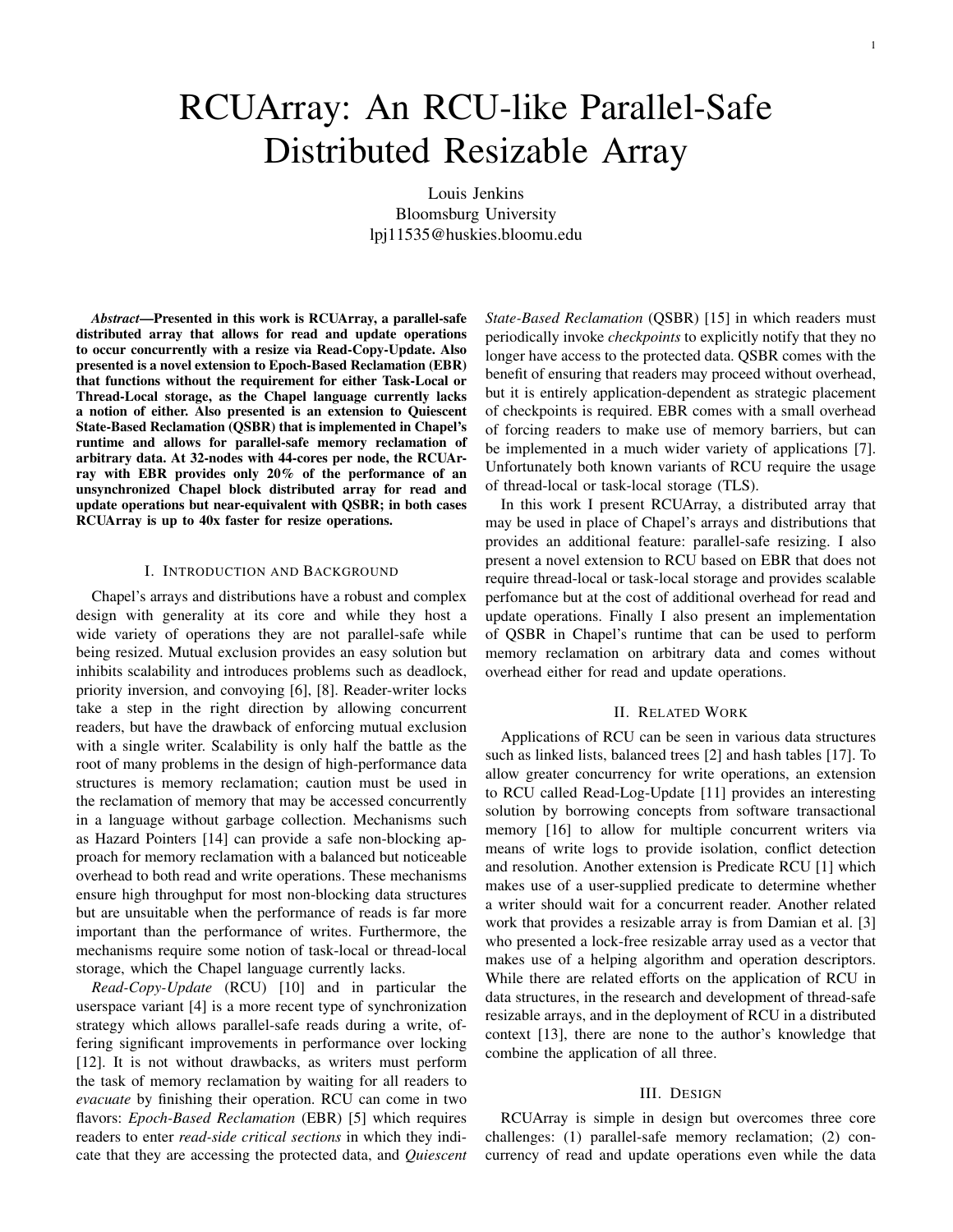

Fig. 1: Example RCUArray resize operation. At  $t_1$  there is a reader R that is using the current GlobalSnapshot s to access the block  $b_1$ . At  $t_2$  a writer has acquired the cluster WriteLock, has performed its clone operation on s to produce s', appended the new block  $b_2$  to  $s'$ , and has set the current GlobalSnapshot to  $s'$ . While the writer was waiting for R to finish its operation on s, a new reader R' begins its operation on s'. R finishes its operation at  $t_3$  and the writer safely reclaims s and releases the WriteLock at  $t_4$ .

structure is in the process of being resized; and (3) distribution across multiple nodes in a cluster.

Listing 1 displays the two data types and their fields that are used in the array but only the ones that are used in both implementations will be covered in this section. Both data types are privatized<sup>1</sup> and many of their fields are mutated in a manner that is *node-local* and independent of other privatized copies. The privatization id, PID, is a descriptor used to access the privatized instance allocated on each node. GlobalSnapshot is the current *snapshot*<sup>2</sup> of metadata; Each snapshot of metadata is an RCUArraySnapshot, equivalent to an array of blocks where each block is an array with a capacity of BlockSize. WriteLock is a cluster-wide lock, in this case a lock that is wrapped in some class allocated on a single node, used to provide mutual exclusion with respect to all nodes during resize operations. NextLocaleId is used as a naive counter to handle distributing the allocation of blocks across multiple nodes in a block distributed fashion.

## *A. Epoch-Based Reclamation of Snapshots*

*Epoch-Based Reclamation* (EBR) is a strategy where concurrent readers must pass through a barrier to enter what is called a *read-side critical section* which ensures that a concurrent writer does not reclaim the memory we are interested in until appropriate, detailed in Algorithm 1. An *epoch* is a version number that corresponds to a snapshot, and each node maintains the current epoch, GlobalEpoch, which is an atomic monotonically increasing counter. A reader must notify

| <b>Listing 1:</b> Data Structure Types |                         |  |
|----------------------------------------|-------------------------|--|
| Constants:                             |                         |  |
| BlockSize:<br>uint                     |                         |  |
| RCUArrayMetaData:                      |                         |  |
| PID:                                   | int                     |  |
| EpochReaders:                          | $[01]$ atomic uint      |  |
| GlobalEpoch:                           | atomic uint             |  |
| GlobalSnapshot:                        | <b>RCUArraySnapshot</b> |  |
| WriteLock:                             | GlobalLock              |  |
| NextLocaleId $\cdot$                   | int                     |  |
| <b>RCUArraySnapshot:</b>               |                         |  |
| $[0,-1]$ Block<br>Blocks:              |                         |  |

potential writers of the epoch they are using to ensure that reclamation of the respective snapshot is safely deferred. Due to the lack of TLS, readers are unable to broadcast such notifications individually and instead do so *collectively* using a set of two atomic counters, EpochReaders. The parity of the epoch determines which of the EpochReaders to use to *record* the operation as *in-progress*, done by performing an atomic increment, and later to record as finished, done by performing an atomic decrement; a writer must wait until all recorded in-progress operations are finished before it may reclaim the corresponding snapshot. The EpochReaders become the point of linearizability [9] where readers can ensure that they are appropriately seen by a concurrent writer, ergo safe to proceed.

A parallel-safe write operation  $\lambda$  can be performed via RCU Write.  $3$  As a writer W must ensure that each snapshot is immutable, a clone of the current GlobalSnapshot s is created as s', the  $\lambda$  function is applied on s', and s' becomes the new GlobalSnapshot (lines  $1 - 4$ ). To ensure s' will become immediately visible as the new GlobalSnapshot, W performs

 $<sup>1</sup>A$  shallow copy of the object is allocated on each node to eliminate inter-</sup> node communication.

<sup>2</sup>An immutable version of data.

<sup>&</sup>lt;sup>3</sup>The WriteLock should be acquired prior to invoking RCU\_Write.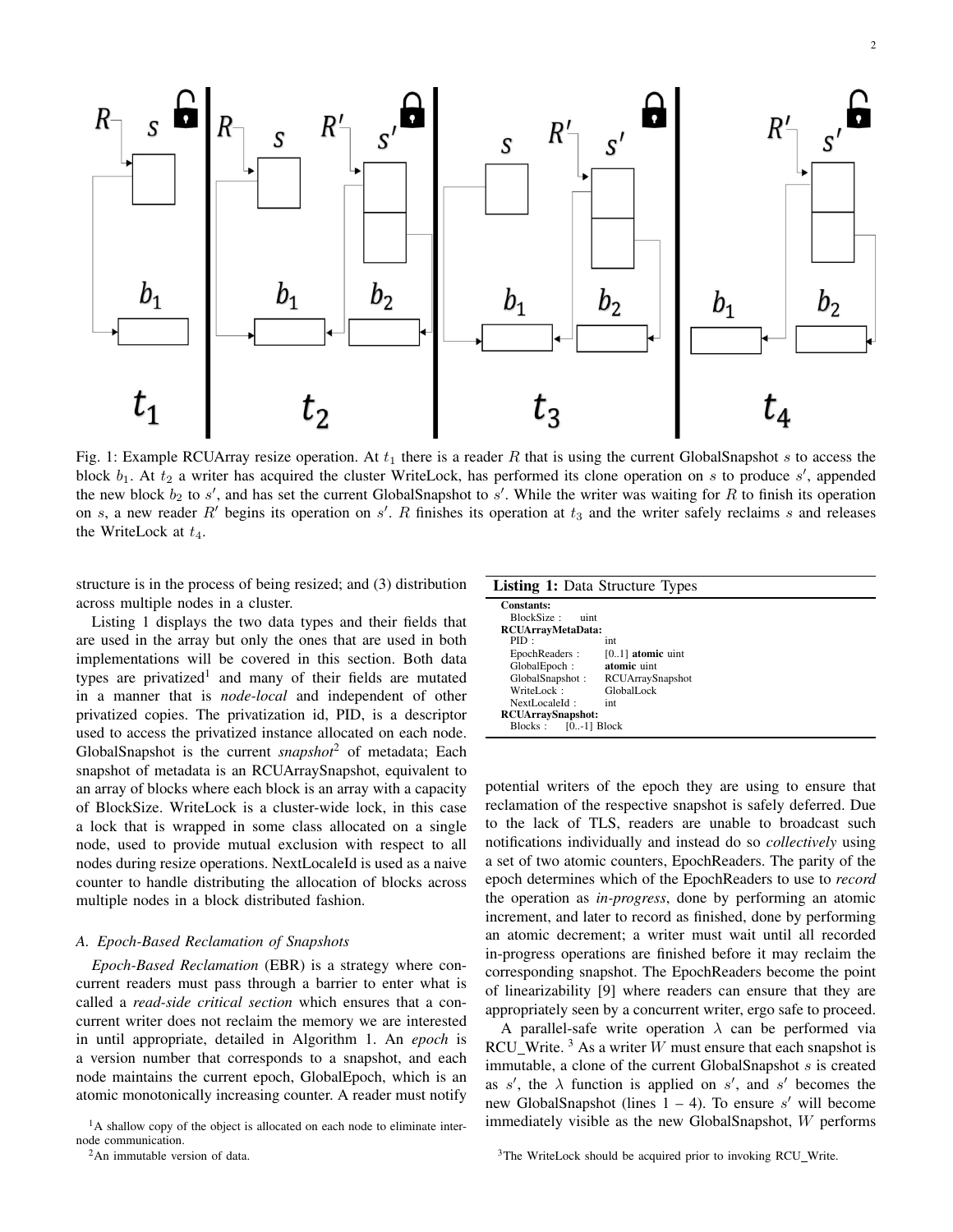#### Algorithm 1: RCU Pseudocode

|                                  | // Applies a side-effect inducing function $\lambda$ to protected data |  |  |
|----------------------------------|------------------------------------------------------------------------|--|--|
|                                  | <b>proc</b> RCU Write $(\lambda)$                                      |  |  |
| 1                                | $oldSnapshot \leftarrow GlobalSnapshot;$                               |  |  |
| $\overline{2}$                   | $newSnapshot \leftarrow clone(oldSnapshot);$                           |  |  |
|                                  | // Update performed on clone, clone becomes new snapshot               |  |  |
| 3                                | $\lambda(newSnapshot);$                                                |  |  |
| 4                                | $GlobalSnapshot \leftarrow newSnapshot;$                               |  |  |
| 5                                | $epoch \leftarrow GlobalEpoch.fetchAdd(1);$                            |  |  |
|                                  | // Wait for readers                                                    |  |  |
| 6                                | $readIdx \leftarrow epoch \% 2;$                                       |  |  |
| 7                                | waitForReaders(readIdx);                                               |  |  |
|                                  | // Safe to delete                                                      |  |  |
| 8                                | delete(oldSnapshot);                                                   |  |  |
|                                  |                                                                        |  |  |
|                                  | // Applies a function $\lambda$ to protected data with a result        |  |  |
| <b>proc</b> RCU_Read $(\lambda)$ |                                                                        |  |  |
| 9                                | while true do                                                          |  |  |
|                                  |                                                                        |  |  |
|                                  | // Attempt to record our read                                          |  |  |
| 10                               | $epoch \leftarrow GlobalEpoch.read();$                                 |  |  |
| 11                               | $readIdx \leftarrow epoch \% 2;$                                       |  |  |
| 12                               | EpochReaders[readIdx].add(1);                                          |  |  |
|                                  | // Did snapshot possibly change before we recorded?                    |  |  |
| 13                               | if $epoch = GlobalEpoch.read()$ then                                   |  |  |
|                                  | // Safe to apply user function                                         |  |  |
| 14                               | $retval \leftarrow \lambda(GlobalSnapshot);$                           |  |  |
| 15                               | EpochReaders[readIdx].sub(1);                                          |  |  |
| 16                               | return retval:                                                         |  |  |
|                                  | // Try again                                                           |  |  |
| 17                               | EpochReaders[readIdx].sub(1);                                          |  |  |

an atomic fetchAdd to update the current GlobalEpoch from e to  $e' = e + 1$  and waits for all readers that recorded their operation for  $e$  (lines  $5 - 7$ ). Only after all recorded operations have evacuated can  $W$  reclaim  $s$  (line 8).

A parallel-safe read operation  $\lambda$  can be performed via RCU\_Read. As operations must be performed collectively, the act of recording the operation is divided into two steps: incrementing and verification. A reader  $R$  first reads the current GlobalEpoch e and increments the EpochReaders counter based on the parity of  $e$  (lines  $10 - 12$ ). It is possible that a concurrent writer  $W$  will change the GlobalEpoch from  $e$ to  $e'$  after  $R's$  read but prior to  $R's$  increment, which may cause  $W$  to not see nor wait for  $R's$  operation to finish before performing memory reclamation. While  $R$  will see the snapshot s set by  $W$ , a future writer  $W'$  will also fail to see  $R's$  operation as  $W'$  will be waiting for readers who recorded based on the parity of  $e'$  and may end up reclaiming  $s$  while R is applying its  $\lambda$  operation. To remedy this R performs a verification check to determine whether the GlobalEpoch has changed values between our read and increment (line 13). If there has been a change in the GlobalEpoch, such as the above scenario where GlobalEpoch has changed from  $e$  to e', R would see that  $e \neq e'$  and would undo the operation (line 17) and loop again (line 9). If there has not been a change in the GlobalEpoch, then R has *linearized*. R applies its  $\lambda$  operation to the current GlobalSnapshot, decrements the appropriate EpochReaders counter, and returns the result obtained from the  $\lambda$  (line 14 – 16).

Correctness of the algorithm can be proven further by means of the following 3 lemmas:

Lemma 1. *There will be at most two active snapshots at any given time.*

*Proof Sketch:* Given a writer W that has acquired the

WriteLock, if W updates the GlobalSnapshot from  $s$  to  $s'$  at time t, a concurrent reader R that linearized prior to t will see s but a concurrent reader  $R'$  that linearized after t will see  $s'$ , hence there are the two active snapshots:  $s$  and  $s'$ . W must wait for  $R$  to evacuate before it may reclaim  $s$ , and only then can W release the WriteLock, leaving only one active snapshot:  $s'$ .

Lemma 2. *Two EpochReaders are sufficient for ensuring safe memory reclamation of snapshots, even in the event of integer overflow of the GlobalEpoch.*

*Proof Sketch:* As there can be only two active snapshots at any given time,  $s$  and  $s'$ , we can associate to them their respective epochs,  $e$  and  $e'$ . As the GlobalEpoch is monotonically increasing,  $e' = e + 1$ , hence e and  $e'$  are of different parity. If we represent epochs as N-bit integers, we can then represent them as the binary string  $B = (b_1, b_2, ..., b_N)$  where  $\forall b \in B, b \in \{0, 1\}$  and where  $b_1$  is the least significant bit. If we have  $e = (1, 1, ..., 1)$  being the largest possible value, and  $e' = e + 1 = (0, 0, ..., 0)$  overflowing to the smallest possible value, the parity is still preserved and so is the correctness of the EpochReaders.

Given the event of epoch overflow where a preempted reader R reads the GlobalEpoch  $e$  at some time  $t$  and the GlobalEpoch overflows back to the value of  $e$  at some time  $t'$  where  $t' > t$ , correctness is still preserved. If we represent epochs as 1-bit integers, given a scenario where a writer W updates the GlobalEpoch  $e = 0$  to  $e' = 1$ , and another writer W' updates GlobalEpoch  $e' = 1$  to  $e'' = 0$ , if R increments the EpochReaders associated with  $e$  and performs its verification check, it will succeed since  $e = e'' = 0$ . As W' will only wait on readers that have recorded for  $e' = 1$ , it will not wait for R, but in this case R will see the snapshot s set by  $W'$  which is safe since a future writer  $W''$  that updates GlobalEpoch  $e'' = 0$  to  $e''' = 1$  will wait on R as  $e = e'' = 0$  before reclaiming s.

Lemma 3. *After a reader* R *has recorded and verified its operation, it may safely access the current GlobalSnapshot without it being reclaimed.*

*Proof Sketch:* Given a writer W that acquires the WriteLock at a time  $t_{acq}$ , releases the WriteLock at a time  $t_{rel}$ , updates the GlobalSnapshot from s to s' at a time  $t_s \in (t_{acq}, t_{rel})$  and updates the GlobalEpoch from e to e' at a time  $t_e \in (t_s, t_{rel})$ , and a reader R that linearizes at some time  $t \in [t_{acq}, t_{rel}]$ : if  $t \in [t_{acq}, t_s)$  then R will see s and e; if  $t \in [t_s, t_e)$  then R will see s' and e; if  $t \in [t_e, t_{rel}]$  then R will see  $s'$  and  $e'$ . Note that it is safe for R to operate on s when it has recorded for  $e$ , and safe to operate on  $s'$  when it has recorded for  $e'$ , but it may not be so clear that it is safe for  $R$  to operate on  $s'$  when it has recorded for  $e$ . This is safe as  $W$  will not reclaim  $s'$  nor  $s$ , and while it does result in  $W$ waiting on R unnecessarily it has no impact on safety.

#### *B. Runtime Support for Quiescent State-Based Reclamation*

*Quiescent State-Based Reclamation* (QSBR) is a strategy in which all participants, whether reader, writer, or updater, must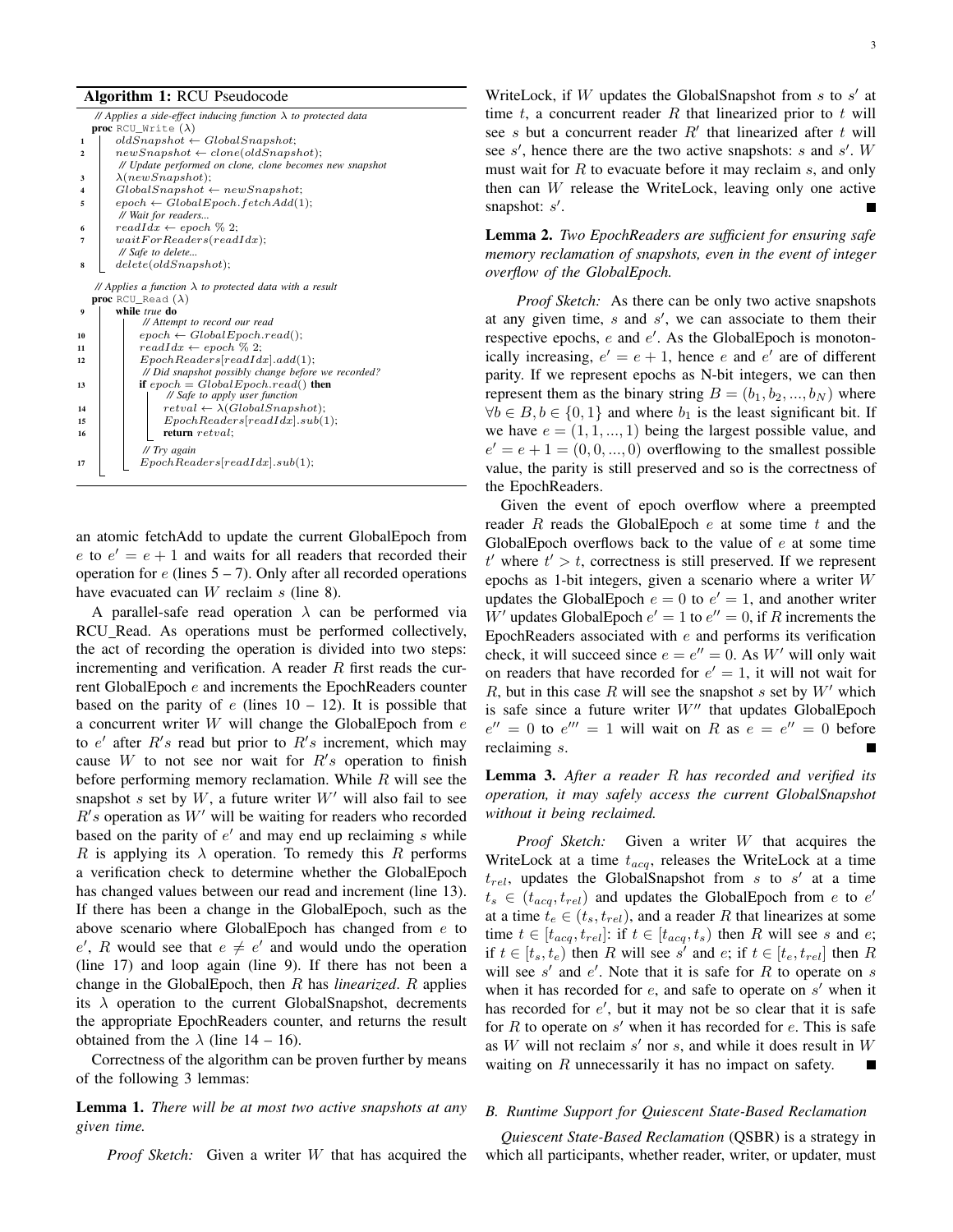#### Algorithm 2: QSBR Pseudocode

|                         | // Defers memory reclamation of objs until safe                 |
|-------------------------|-----------------------------------------------------------------|
|                         | <b>proc</b> QSBR_Defer $(objs)$                                 |
| $\mathbf{1}$            | $tls \leftarrow getTLS$ ();                                     |
|                         | // Update and observe the new global state.                     |
| $\overline{\mathbf{c}}$ | $tls. ObservedEpoch \leftarrow StateEpoch.fetchAdd(1) + 1;$     |
| 3                       | $tls. DeferList.push(objs, tls. ObservedEpoch);$                |
|                         | // Handle memory reclamation for $DefineerList$ if eligible     |
|                         | proc QSBR_Checkpoint ()                                         |
| $\overline{4}$          | $tls \leftarrow getTLS$ .                                       |
|                         | // Observe the current state.                                   |
| 5                       | $tls. ObservedEpoch \leftarrow StateEpoch.read();$              |
|                         | // Find smallest (safest) epoch                                 |
| 6                       | $minEpoch \leftarrow tls. ObservedEpoch;$                       |
| 7                       | for $tls'$ in $TLSList$                                         |
| 8                       | $minEpoch \leftarrow min(tls'.ObservedEpoch, minEpoch)$         |
|                         | // Split $DeferList$ where the safe epoch $\leq$ minimum epoch. |
| 9                       | $head \leftarrow tls. DeferList.popLessEqual(minEpoch);$        |
| 10                      | while $head \neq nil$                                           |
| 11                      | $tmp \leftarrow head;$                                          |
| 12                      | $head \leftarrow head.next;$                                    |
| 13                      | delete $tmp;$                                                   |
|                         |                                                                 |

periodically invoke *checkpoints* to ensure eventual memory reclamation. To generalize this concept, QSBR is decoupled from RCU, is extended to make use of epochs in a manner similar to EBR, and is implemented in Chapel's runtime which provides access to thread-local storage. An atomic monotonically increasing counter is maintained that denotes the epoch as a state of the entire system, StateEpoch; whenever memory is to be reclaimed the StateEpoch must be incremented to reflect this state change, and during checkpoints all participants must notify that they are seeing the newest state. All *threads* act as participants and keep track of their own thread-specific<sup>4</sup> metadata, which is also accessible via a linked list, TLSList. Each time memory reclamation is desired, instead of waiting for all other threads to invoke a checkpoint and risk entering deadlock, we append the memory to be reclaimed to a list, DeferList. To determine when it is safe to reclaim memory we couple the *safe epoch*, the minimum epoch that all threads need to *observe* for safe memory reclamation, to defer processing at checkpoints. As the DeferList is thread-specific, memory reclamation can be performed in a parallel-safe manner and because it holds the safe epoch it can be traversed to determine which objects are safe for memory reclaimation in a lockless manner. A feature that is supported but not discussed in detail in this work is the support for parking and unparking of threads which occurs when a thread is idle without a task and is used to cleanup its own DeferList, notify of its quiescence, and to provide assistance with bookkeeping.

QSBR, formally described in Algorithm 2, can be used as a general-purpose memory reclamation device with negligible overhead, but does come with its share of downsides. For example, it is not safe to dereference any memory managed by QSBR if it has been acquired prior to a checkpoint or deferal of memory reclamation, as this *QSBR-protected* memory could have been marked for deletion by another thread. As well, since Chapel tasks can be multiplexed on the same thread, they can share the same TLS and it is not recommended that tasks

<sup>4</sup>Using thread-local storage to keep track of data that is owned by the thread.

yield while intending to dereference memory that is QSBRprotected, nor should it be used in any future tasking layers that are preemptible. Lastly it is unclear whether checkpoints should be injected by the compiler, placed at strategic points in the runtime, or invoked manually by the user.

When memory is to be reclaimed via QSBR Defer, the StateEpoch is atomically updated from e to  $e' = e + 1^5$ , notifying that the old state described by e is being discarded in favor of the newer state described by  $e'$ . The current thread  $T$  observes the new state  $e'$ , making the promise that it has become entirely quiescent of the state described by e or of any prior state (lines  $1 - 2$ ). The memory to be reclaimed  $m$  is coupled with  $e'$  as the safe epoch and is pushed in Last-In-First-Out order on  $T's$  DeferList, deferring further processing to  $T's$  next checkpoint (line 3). For future convenience, DeferList entries are represented as the triple  $(m, e, t)$  where m is the memory to be reclaimed, e is the safe epoch, and t is the time of insertion into the DeferList<sup>6</sup>.

When a checkpoint is to be invoked via QSBR Checkpoint by a thread  $T$ ,  $T$  will observe the current StateEpoch  $e$ , making a promise of quiescence of any state prior to  $e$ . (lines  $4 - 5$ ).  $T$  will then find the minimum observed epoch  $e_{min}$  of all threads (lines  $7 - 8$ ). We then split the DeferList at the first entry with a safe epoch less than or equal to  $e_{min}$  and handle deletion (lines  $9 - 13$ ).

Correctness of the algorithm can be proven further by means of the following 2 lemmas:

# Lemma 4. *If StateEpoch does not overflow, DeferList is sorted by safe epoch in descending order.*

*Proof Sketch:* Given that StateEpoch is monotonically increasing, insertions are handled sequentially on the same thread, and that the previous head of the DeferList is  $(m, e, t)$ , if another entry  $(m', e', t')$  is inserted into the list, then  $t' > t$ and therefore  $e' > e$  as the safe epoch is always derived from the StateEpoch. Since entries are inserted at the head in Last-In-First-Out order, and since each successive insertion has a larger safe epoch than its predecessor, the list is sorted in descending order.

Lemma 5. *Given a DeferList entry with safe epoch* e*, memory reclamation is safe if*  $e_{min} \geq e$  *where*  $e_{min}$  *is the minimum observed epoch of all threads so long as StateEpoch does not overflow.*

*Proof Sketch:* Assume the opposite is true that it is not safe to reclaim the DeferList entry. Given a DeferList entry  $(m, e, t)$ , if any thread T has invoked a checkpoint or deferred memory for safe reclamation at some time  $t_T$ , if  $t_T > t$  then T has observed some epoch  $e_T$  such that  $e_T \ge e_{min}$  and can no longer access  $m$  after becoming quiescent. However for the reclamation of  $m$  to be unsafe it would need to be accessible by some thread  $T'$  such that it has observed some epoch  $e_{T'}$ such that  $e_{min} > e_{T}$ , but  $e_{min}$  is the minimum observed epoch of all threads, hence this is a contradiction.

<sup>5</sup>If  $e' = e + 1$  were to result in overflow, the algorithm would be subject to undefined behavior.

 ${}^{6}$ The time t is only used to prove correctness of the design and is not required in the actual implementation.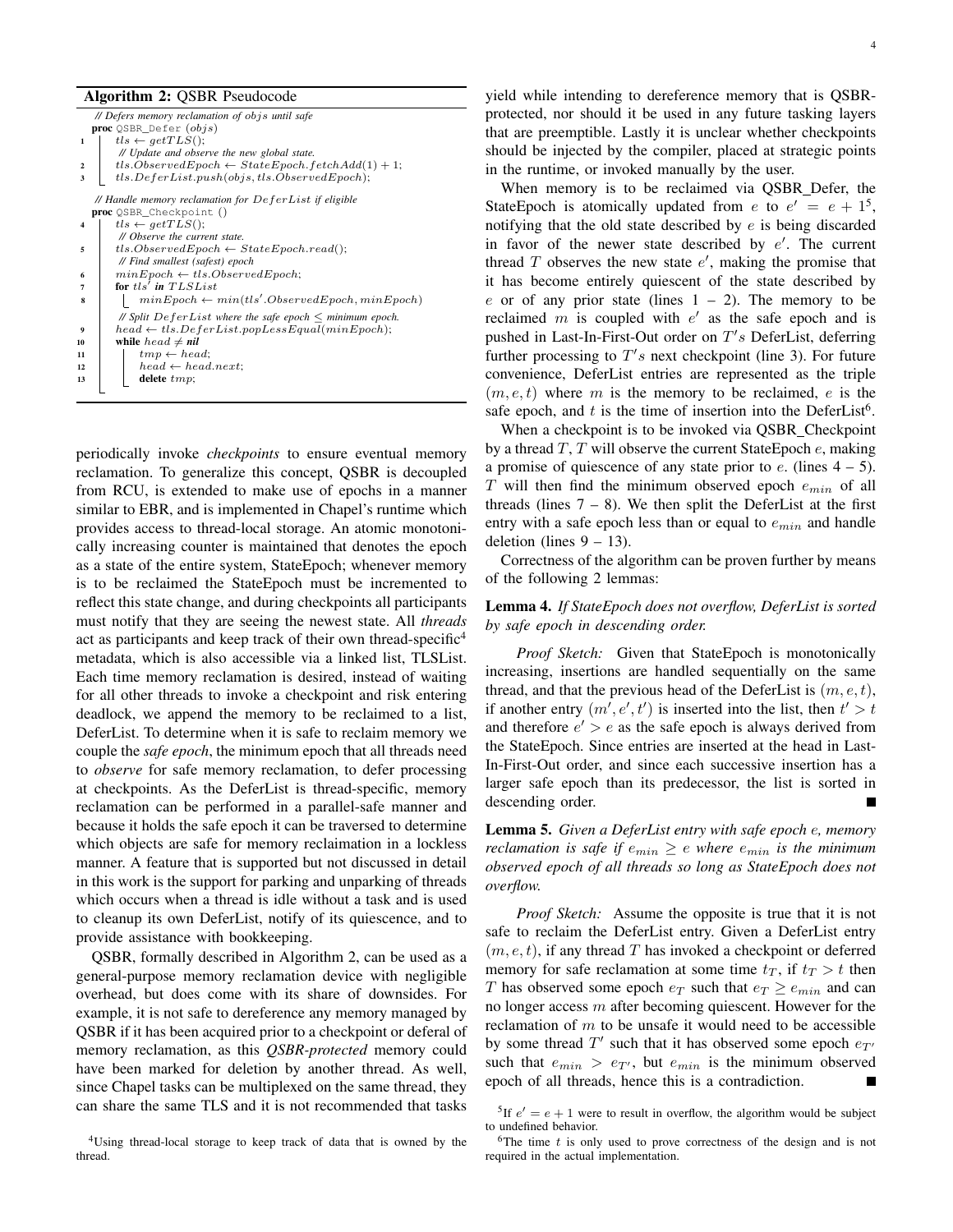## *C. Concurrent Updates and Resizing*

To allow for *update* operations, which are assignments to some indexable portion of the array,<sup>7</sup> to attain performance equivalent to that of a read operation, the  $\lambda$  can return a reference<sup>8</sup> to the desired portion of the array to be written to later. This does not come without its own set of problems, as it is possible for updates to a previous snapshot to be *lost*. Given some updater  $U$  with some function that returns by reference  $\lambda$  running concurrently with a writer W with some function  $\lambda'$ , consider the scenario where U has appropriately linearized and returned the reference  $r$  obtained by applying  $\lambda$  to the current snapshot s at some time  $t_{ret}$  and performs a non-zero amount of assignment through r at some time  $t_{fin}$ . If W clones s to create s' at some time  $t_{cln} \in [t_{ret}, t_{fin}]$ , then U's assignment through r will be lost to s', lost to  $\lambda'$  as it is applied to  $s'$ , and finally it will be lost to all future writers, updater, and readers once  $s'$  is set as the new GlobalSnapshot.

To prevent the loss of these updates, a clone of a snapshot  $s$  will *recycle* the blocks in  $s$  when creating  $s'$ , depicted in Figure 1. During the cloning process for a writer, each block is recycled by the newer snapshot to ensure that any updates to the older snapshot is visible via the indirection. This indirection not only comes with very little cost to performance, it also allows updates to share the same performance as reads. Furthermore, recycling blocks of memory proves to be significantly faster than copying by value into larger memory.

Correctness of the algorithm can be proven further by means of the following lemma:

Lemma 6. *Given a writer* W*, an updater* U*, and the GlobalSnapshot* s*, if* W *has started its clone on* s *to produce* s 0 *and* U *performs a non-zero number of assignments through its reference* r *to* s*, those assignments will be immediately visible to* s 0 *.*

*Proof Sketch:* Given that s is a snapshot with N blocks represented by the sequence  $(b_1, b_2, ..., b_N)$ , cloning s to create a larger snapshot  $s'$  with  $M$  blocks can be represented as the sequence  $(b_1, b_2, ..., b_N, b_{N+1}, ..., b_M)$ ; that is s becomes a subsequence of s' where  $\forall i \in [1..N] : s(i) = s'(i)$ . Hence any block that  $r$  refers to in  $s$  is also recycled in  $s'$ , and any assignment that  $U$  performs through  $r$  will be visible to both  $s$  and  $s'$ .

## *D. Distribution*

Blocks of the array are distributed in a round-robin fashion similar to a block-cyclic distribution.<sup>9</sup> If a writer W performs its function  $\lambda$  to change the GlobalSnapshot from s to s', this change can be propogated by replicating the operation across all nodes in parallel. As a benefit of replicating these operations across all nodes, both read and update operations act mostly on node-local metadata, significantly improving

#### Algorithm 3: Implementation Pseudocode

*// Indexes into array* proc Index (idx) *ref* proc Helper (snapshot) *ref* 1 blockIdx  $\leftarrow$  idx / BlockSize; 2 elemIdx  $\leftarrow$  idx  $\%$  BlockSize;  $\Box$  return snapshot.blocks[blockIdx][elemIdx]; 4  $pThis \leftarrow chpl\_getPrivatedCopy(PID);$  $\begin{array}{c|c}\n5 & \text{if } is QSBR \text{ then} \\
6 & \text{return } \text{Helb}\n\end{array}$  $\begin{array}{ll} & \textbf{return } \text{Helper}(pThis.GlobalSnapshot); \end{array}$ 7 else  $\begin{array}{ll} & \textbf{return } pThis.RCU\_Read(\texttt{Helper}); \end{array}$ *// Expands the size of the array* proc Resize (size)  $9$  |  $newBlocks : [1..0] Block;$  $10$  WriteLock.acquire();  $11$   $locId \leftarrow NextLocaleId;$ *// Allocate and distribute new blocks* 12 while  $size > 0$ 13 **on** Locales [locId] **do** 14 | | newBlocks.push\_back(newBlock()); <sup>15</sup> locId ← (locId + 1) % numLocales; 16  $\vert$  size ← size – BlockSize; *// Function to append blocks to snapshot* proc Helper (snapshot)  $\begin{tabular}{c} \bf 17 & | & \tt \end{tabular} \begin{tabular}{c} \bf 17 & | & \tt \end{tabular} \begin{tabular}{c} \bf 18 & \tt \end{tabular} \begin{tabular}{c} \bf 19 & \tt \end{tabular} \end{tabular}$ *// Update performed on each node* 18 coforall loc in Locales do on loc 19 | pThis ← chpl\_getPrivatizedCopy(PID);  $20$  | if  $isQSBR$  then *// Handle RCU directly with QSBR...* 21 |  $\vert$  oldSnapshot ← pThis.GlobalSnapshot; 22 | |  $newSnapshot \leftarrow clone(oldSnapshot);$  $23$  | | Helper(newSnapshot); 24 pThis.GlobalSnapshot ← newSnapshot;<br>25 0SBR Defer(oldSnapshot):  $QSBR\_Defer(oldSnapshot);$  $26$  else  $27$  | |  $pThis.RCU_Write(\text{Helper});$ 28 | pThis.NextLocaleId ← locId;  $29$  WriteLock.release();

their locality; their only required communication being PUT and GET operations to distributed blocks of the array.<sup>10</sup>

# IV. IMPLEMENTATION

The implementation of RCUArray makes use of either EBR or QSBR, and the required changes in implementation are minor and can be contained within a single conditional using the compile-time parameter, *isQSBR*. As displayed in Algorithm 3, the implementation makes use of Chapel-specific constructs such as nested procedures which have access to local variables declared in the scope of their parents, and the combination of the 'coforall' and 'on' statements which spawn a task on each node to run in parallel.

#### *A. Indexing*

Both read and update operations can be performed through the reference returned via Index.<sup>11</sup> The nested procedure Helper is defined and used to identify both the block and the offset being requested and return it by reference (lines  $1 - 3$ ). After obtaining the privatized copy via the runtime function

 $7$ All assignments are performed on the blocks of memory the array is composed of.

<sup>&</sup>lt;sup>8</sup>In languages that do not support references, this can be accomplished by returning a pointer instead.

<sup>&</sup>lt;sup>9</sup>More complex distribution patterns are beyond the scope of this work.

 $10$ In Chapel, these PUT/GET operations are performed behind-the-scenes, and so both readers and updaters are completely oblivious of all communication

<sup>11</sup>For brevity, no checks for out-of-bounds are performed.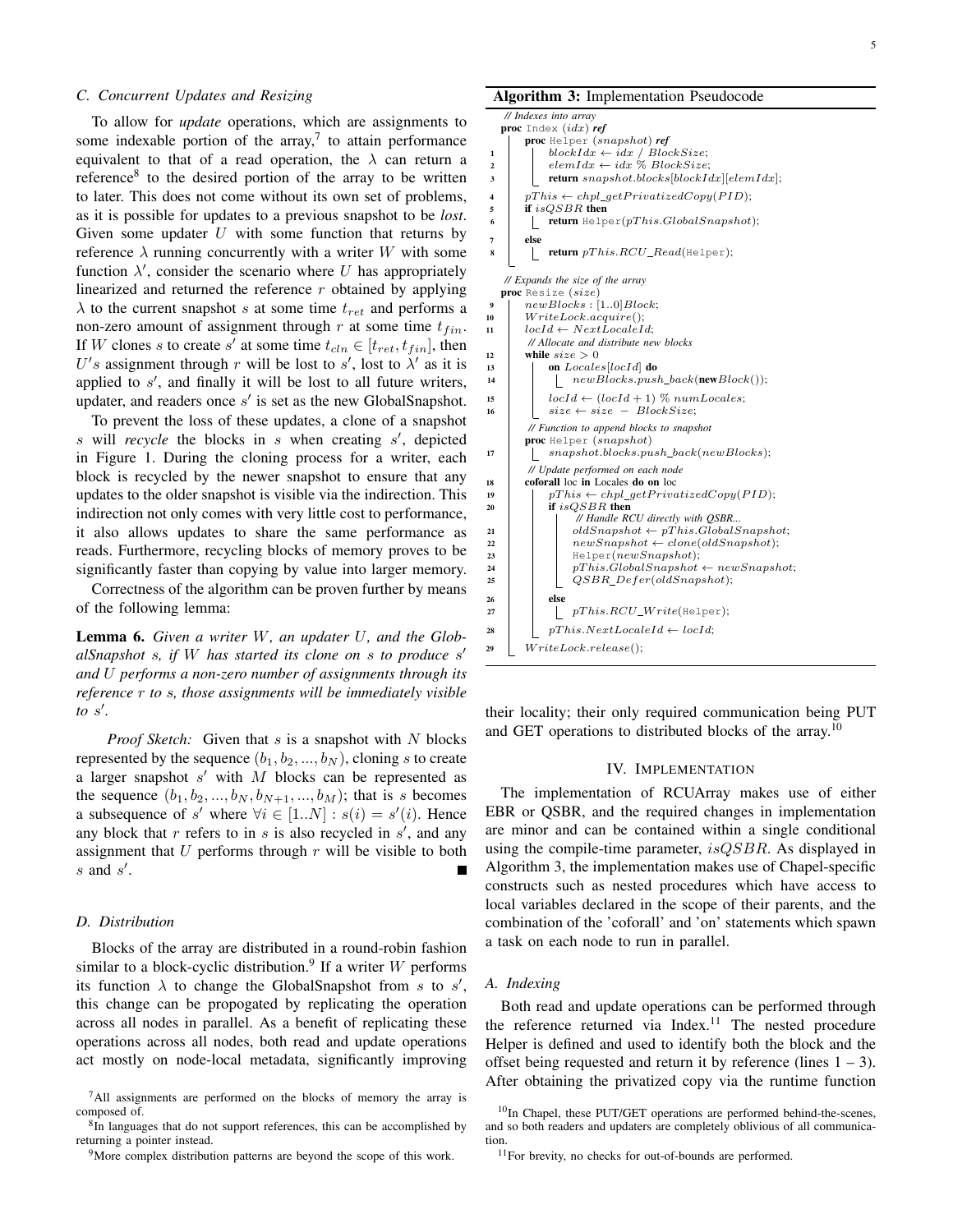chpl getPrivatizedCopy for the current task  $C$  (line 4), a check is performed to determine the configuration of the RCUArray (line 5). If configured to use QSBR,  $C$  will perform the Helper operation directly on the node-local GlobalSnapshot as it will not be reclaimed until  $C$  later invokes a checkpoint (line 6); if not configured,  $C$  will instead invoke RCU\_Read on the privatized copy with Helper as the  $\lambda$  function (line 8).

## *B. Resizing*

Resizing is performed through Resize, which takes as argument the amount to expand the RCUArray.<sup>12</sup> Making use of Chapel's syntax for defining arrays, an empty array  $B$  is created to hold blocks used as temporary storage (line 9). After the current task  $C$  acquires mutual exclusion (line 10),  $C$  performs round-robin allocation of blocks and appends each to  $B$  (lines 11 – 16). The nested procedure Helper is defined and used to append  $B$  to the current snapshot (line 17).  $C$  then spawns a task  $C'$  on each node in the cluster (line 18),  $C'$  obtains its privatized copy (line 19), and a check is performed to determine the configuration of the RCUArray (line 20). If configured to use QSBR,  $C'$  will clone the old snapshot  $s$  of the privatized copy to create  $s'$ ,  $C'$  will apply the Helper function directly on  $s'$  and set the GlobalSnapshot of the privatized copy to  $s'$ , and finally  $C'$  will defer the memory reclamation of s to QSBR\_Defer(lines  $21 - 25$ ). If not configured for QSBR, C' will instead invoke RCU\_Update on the privatized copy with Helper as the  $\lambda$  function (line 27). Finally  $C'$  will update the counter used for round-robin allocation before completing (line  $28$ ). After  $C'$  completes, C has also completed and will release mutual exclusion (line 29). **Example is the control of the control of the control of the control of the control of the control of the control of the control of the control of the control of the control of the control of the control of the control of** 

## V. PERFORMANCE EVALUATION

Variants of RCUArray using QSBR (QSBRArray)<sup>13</sup> and EBR (EBRArray) were tested against each other, and when appropriate against an unsynchronized naive block distributed array using Chapel's standard BlockDist distribution (UnsafeArray). Compared are the performance of read, update, and resizing operations. While UnsafeArray allows for concurrent read and update operations, it is unable to allow concurrent resize operations and so a safer variant is defined that uses mutual exclusion via sync variables (SyncArray). All benchmarks were performed using a subset of a Cray XC50 cluster totaling 32-nodes, each node running Intel Xeon Broadwell 44-core processors; unless stated otherwise, results obtained from a single-node will be excluded due to the regressions in performance caused by introducing communications. All benchmarks are compiled under a fork of Chapel 1.17 prerelease,  $^{14}$  optimized via the "--fast" flag, built with the qthread tasking layer, and under the Cray Compiler Environment. For maximum performance, the following relevant Cray modules were loaded: cray-hugepages16M, craype, craype-networkaries, and craype-broadwell.



6



Fig. 2: Random and Sequential Access

## *A. Indexing & Resizing*

For the first and second benchmarks, ChapelArray, QS-BRArray, EBRArray, and SyncArray all perform 1024 update operations per task, with 44 tasks per locale, on randomized and sequential indices of the array, shown in Figure 2a and Figure 2b respectively. These benchmarks choose a smaller number of operations to allow for SyncArray to finish within a reasonable amount of time. As expected, SyncArray is the slowest of all where not only does it not scale due to mutual exclusion, but also degrades in performance due to the increasing number of remote tasks that must contest for the same lock. QSBRArray offers competitive performance to the unsynchronized ChapelArray, slightly losing for randomaccess patterns but offers near-equivalent performance for more predictable access patterns. EBRArray proves to scale relatively well but only offers approximately 40% of the performance of ChapelArray and QSBRArray.

For the third and fourth benchmarks, ChapelArray, QS-BRArray, and EBRArray<sup>15</sup> all perform 1M update operations per task, with 44 tasks per locale, on randomized and sequential indices of the array, shown in Figure 2c and Figure 2d respectively. Unlike the former benchmarks, a larger number of operations can be performed to obtain more precise and accurate data. QSBRArray loses slightly to ChapelArray under random-access patterns like before but exceeds ChapelArray in performance when it comes to sequential-access patterns by approximately 1.5x, likely due to the simplicity in design. EBRArray this time offers less than 20% of the performance of ChapelArray and QSBRArray.

For the fifth benchmark, ChapelArray, EBRArray, and QS-BRArray perform a total of 1024 resize operations in increments of 1024, starting with zero-capacity and increasing to a total capacity of 1M, shown in Figure 3. ChapelArray prove to perform the slowest, with QSBRArray and EBRArray offering

<sup>15</sup>SyncArray is excluded due to required runtime

<sup>&</sup>lt;sup>12</sup>Only expansion by multiples of BlockSize will be covered in this work. <sup>13</sup>QSBRArray does not make use of checkpoints and represents the best-

case.<br><sup>14</sup>Forked after SHA 60bb637fa16772400ee702be4374427154080345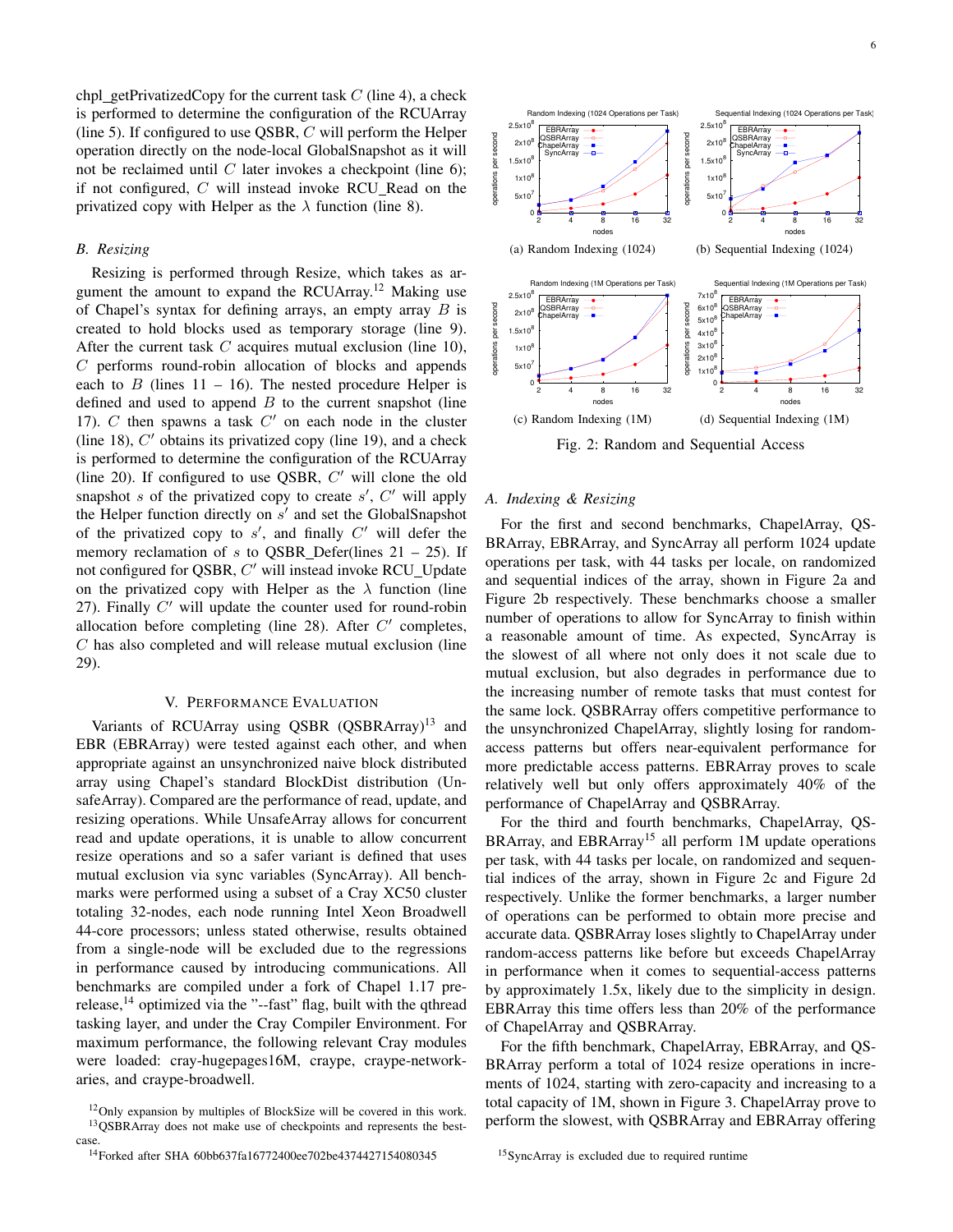

Fig. 3: Resizing to 1M in 1024 increments

near-equivalent performance, exceeding ChapelArray by over 40x. Inherent in RCUArray's novel design, both QSBRArray and EBRArray can avoid the extra work required to deepcopy blocks of memory from one smaller storage into a larger storage, avoiding the risk of cache pollution.

### *B. QSBR Checkpoints*

Checkpoints, invoked via QSBR Checkpoint, and their strategic placement are crucial for not only correctness but overall performance. To demonstrate the latter, a benchmark is prepared that invokes a checkpoint after a fixed number of RCUArray update operations, shown in Figure 4. In the benchmark, we spawn 44 tasks per locale that each perform 1M operations with checkpoints invoked after a certain number of operations. Contrary to other benchmarks, the performance at one locale is shown as QSBR is more general-purpose and is suitable for use for single and multiple locale applications. The performance gathered from previous benchmarks for EBRArray in Figure 2d are reused here and inserted as a baseline of performance. As shown, QSBRArray and QSBR in general exceeds the performance of the extension of the EBR algorithm presented in this work, even in cases where a checkpoint is invoked after each operation. This is likely due to the contention and sequential consistency memory ordering of the Fetch-And-Add and Fetch-And-Sub atomic operations on the EpochReaders counters. Checkpoints can have very little overhead by themselves, but when called with enough frequency can become a bottleneck. Careful profiling is required for determining the appropriate frequency; if too few checkpoints are used, memory consumption may become an issue; if too many checkpoints are used, performance may become an issue.

## VI. CONCLUSIONS AND FUTURE WORK

Presented in this work is the RCUArray, a parallel-safe distributed array that allows concurrent read and update operations while being resized. Also presented is an extension



(a) QSBR Checkpoint Overhead Fig. 4: Overhead of checkpoints

to Epoch-Based Reclamation that does not rely on threadlocal or task-local storage and provides a guarantee on a constant space overhead. Also presented is an extension to Quiescent State-Based Reclamation that is introduced into Chapel's runtime that makes use of thread-local metadata, epochs, and checkpoints to determine the safe reclamation of arbitrary data. The RCUArray allocates memory in blocks of a predetermined size that can be distributed across multiple nodes, enabling the recycling of memory. RCUArray relaxes RCU reads to return by reference to allow for updates, and uses the indirection of using blocks of memory to allow for proper privatization of data and to ensure visibility of updates across different nodes and snapshots. The RCUArray under EBR suffers from the lack of thread-local and tasklocal storage and as such can offer as little as 20% of the read and update performance of an unsynchronized Chapel block distributed array, but under QSBR it can offer nearequivalent or slightly superior performance; RCUArray under both memory reclamation algorithms can offer as much as 40x performance for resizing.

While the EBR algorithm demonstrated in this work is slower than the QSBR algorithm, it may work independent of changes to the runtime and establishes correctness even under integer overflow. In future work, the decoupling of EBR from RCUArray can be performed easily, and future improvements to the decoupled EBR algorithm are planned and can even be used in other languages that lack official support for TLS, such as Golang. In the meantime, RCUArray can serve as the ideal backbone for a random-access data structure such as a distributed vector or table which both benefit from the ability to be resized and indexed with parallel-safety. The official integration of the QSBR algorithm into the Chapel project is nearing completion and planned for Chapel release 1.18. Lastly, compatibility of RCUArray and Chapel's Domain map Standard Interface is being explored with hopes to provide users with a parallel-safe resizable distribution.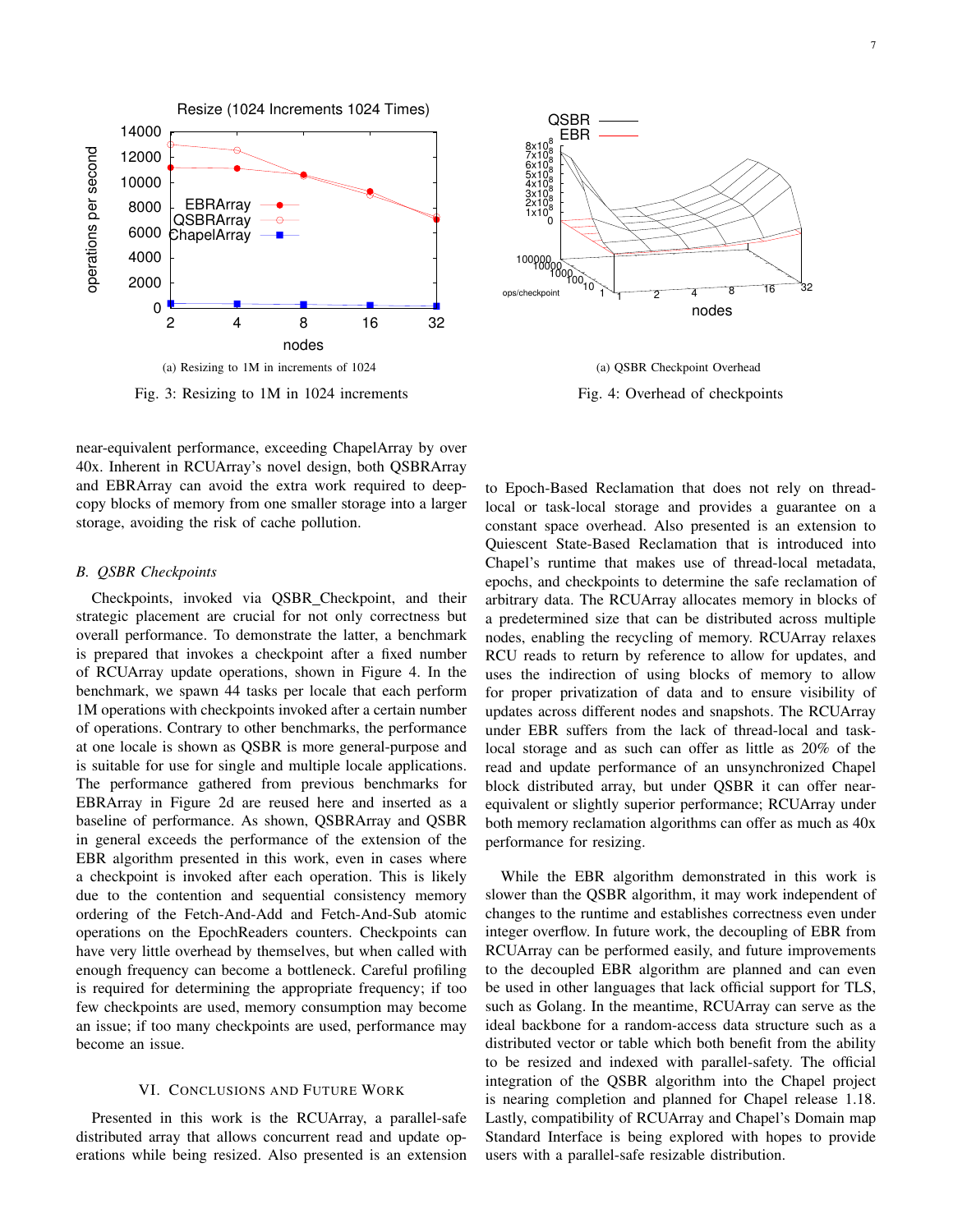# ACKNOWLEDGEMENTS

The paper nor the research would have been possible without the encouragement of Chapel's development team members, Michael Ferguson and Brad Chamberlain. Special thanks to Cray, as benchmark results could not have been gathered without access to the Cray XC-50 supercomputer. Special thanks to William Calhoun of Bloomsburg University and another anonymous individual for proofreading.